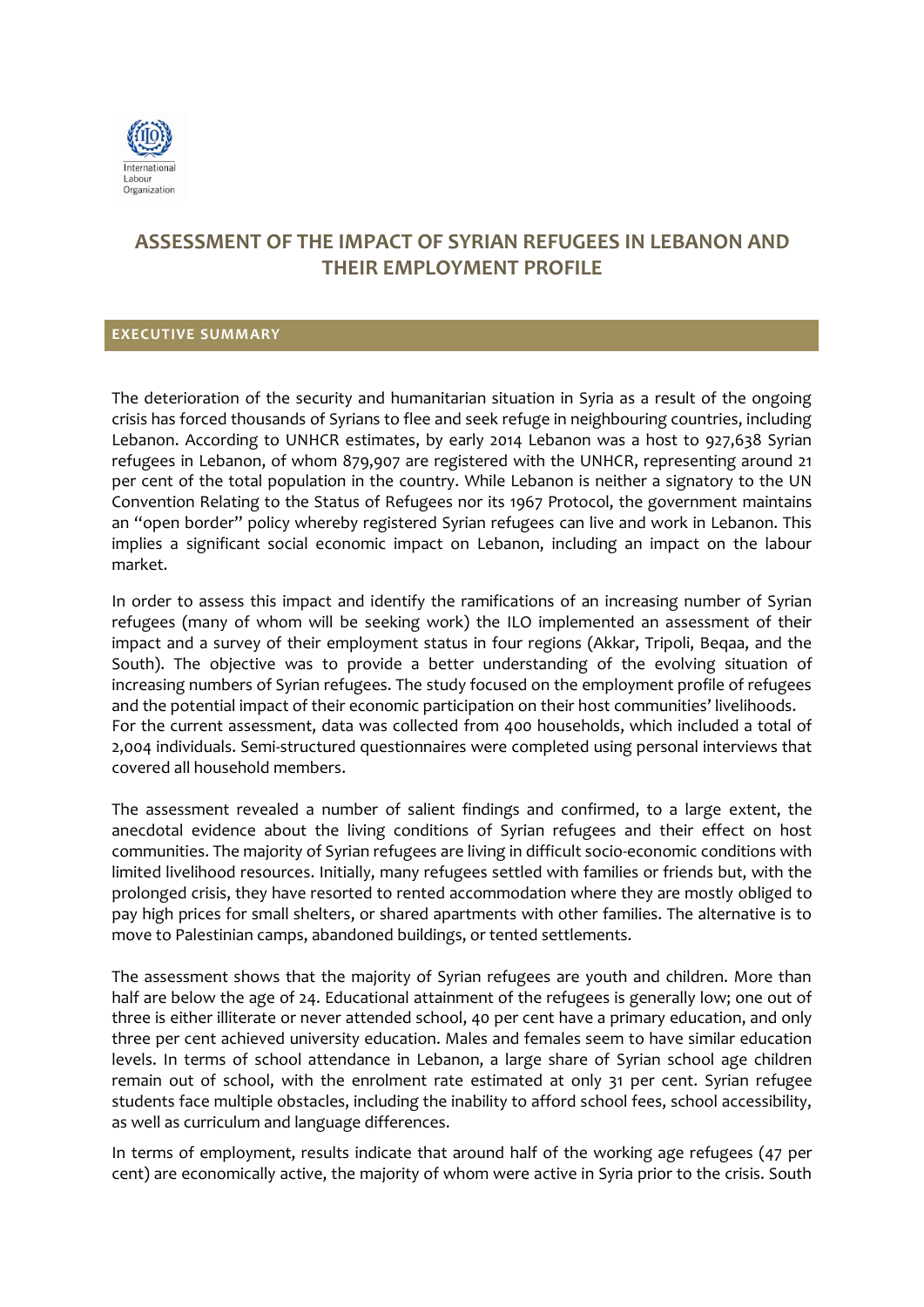Lebanon records the highest activity rate and Akkar the lowest. Syrian refugees are characterised by high unemployment levels, most notably amongst women at 68 per cent. Given the absence of male heads in most refugee households, there is an impetus for women to seek work. However, they still face the additional burden of childcare, which impedes them from employment. In fact, out of all the Syrian refugee women aged above 15 years, only six per cent are currently working in Lebanon.

As workers, Syrians are mainly engaged in agriculture or in personal and domestic services and, on a smaller scale, in construction. These jobs provide little income and no security or protection, reflecting refugees' low skill capacities. The assessment shows that refugees tend to maintain the same kinds of jobs they used to occupy before the crisis. Most refugees work informally whereby 92 per cent have no work contract and over half (56 per cent) work on a seasonal, weekly or daily basis; only 23 per cent earn regular monthly wages.

Syrian refugees have an average monthly income of LBP418,000, with a median of LBP 450,000 a month. There is a significant gender gap, as females earn 40 per cent less than males. The lowest average monthly incomes were found in Akkar and Tripoli; the highest reported in the South. The low wages are somehow complimented with other sources of income; 36 per cent stated they have other sources of income – relying mainly on UNHCR assistance or personal savings.

The survey results show that, on average, refugees took 74 days to find work. While it would take 118 days for a refugee to find work in Tripoli and 97 days in Akkar, it takes around 30 days to find work in the South. Personal networking seems to be an important factor in job seeking as 40 per cent of working refugees found work through a Syrian acquaintance and 36 per cent through a Lebanese acquaintance.

Poor occupational health and safety takes its toll on Syrian refugees. The data show that many workers suffer from one or more work-related health conditions or are exposed to hazards at the workplace. One out of two workers reported suffering from back or joint pain or severe fatigue; 60 per cent are exposed to dust and fumes, and 49 per cent to extreme cold or heat. A low percentage (12 per cent) of workers have faced some sort of conflict at work, mainly a result of a personal clash; if a conflict took place, most stated they did not take any action.

Finally, very few workers (16 per cent) expressed a need for training to build capacity at work, while a larger number (50 per cent) required tools or equipment. Construction and agricultural tools were needed by males whereas females noted the need for sewing, hairdressing, and agricultural equipment.

According to various research and official figures, the Syrian crisis has had negative repercussions on the economy and the labour market. Economic growth has slowed, private investments reduced, the trade deficit has expanded, and real estate and tourism – the two most important sectors – have declined. The Syrian crisis and the influx of refugees into poor communities in the peripheral regions of Lebanon have imposed enormous challenges on the country in general and on host communities in particular.

The assessment also included focus group meetings with workers and employers in the North and Bekaa, which highlighted a number of repercussions of the continuous inflow of refugees:

- Syrian refugees are mainly concentrated in peripheral areas that are historically poor and deprived, thereby exacerbating their already difficult living conditions.
- Competition over job opportunities is one of the most, if not the most, urgent challenges facing host communities. The employment situation has worsened with the increase in labour supply. Syrian workers are accepting lower incomes, work for longer hours and without social benefits; this has led to decreasing wages and a reduction of job